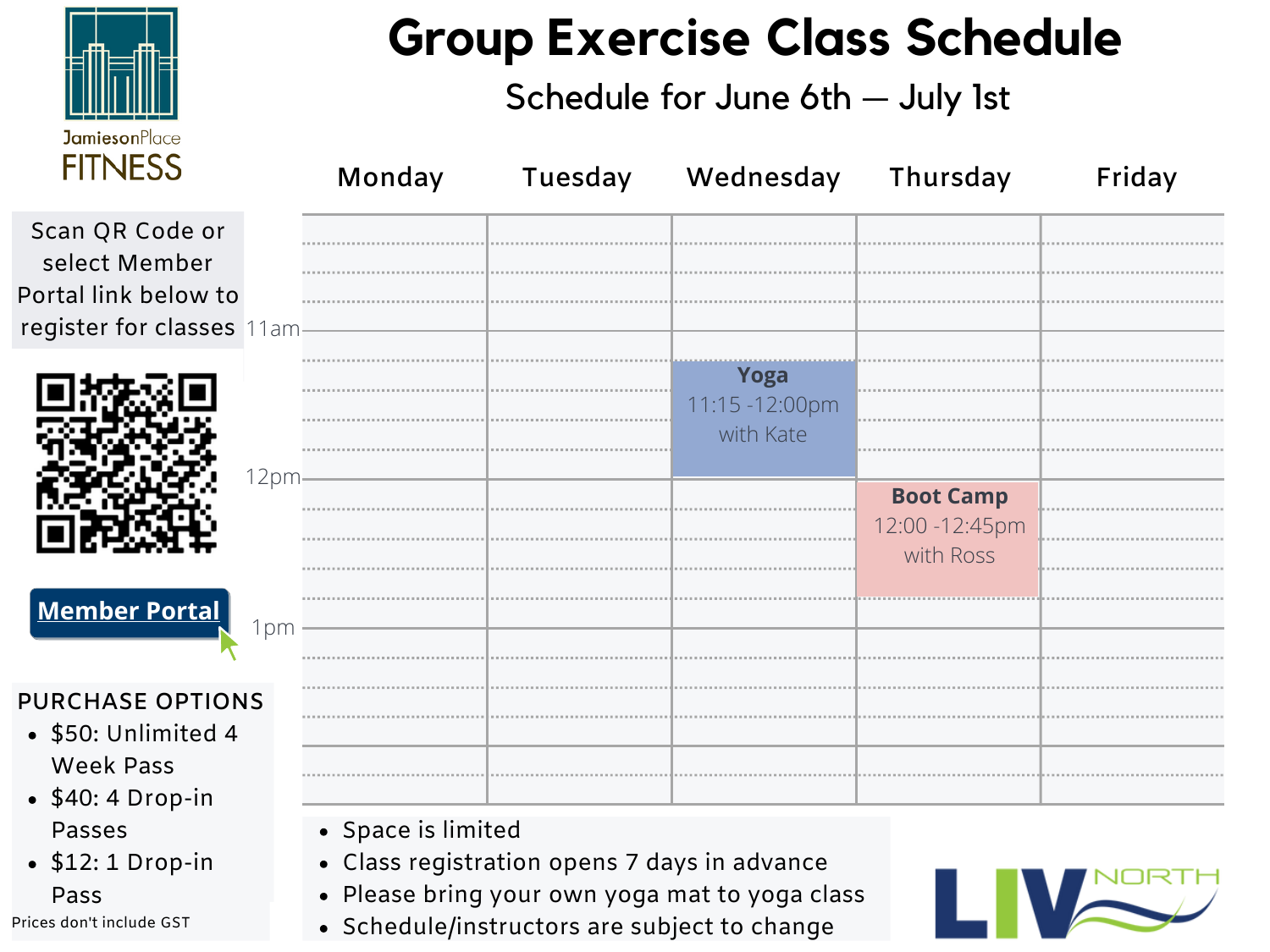## **Class Descriptions**



**Boot Camp:** Total body workout, where cardio, strength and core are all built through calisthenics, resistance training and interval work. All fitness Levels welcome.



**Yoga:** Yoga is a practice that links postures in a way that promotes a flow of energy. A group of postures may be linked together building on top of each other to create a deeper, fuller experience. This practice is energizing and creative so that no 2 practices are alike although the same fundamental poses will be present. Beginner to advanced levels welcome. Participants must bring their own yoga mat.